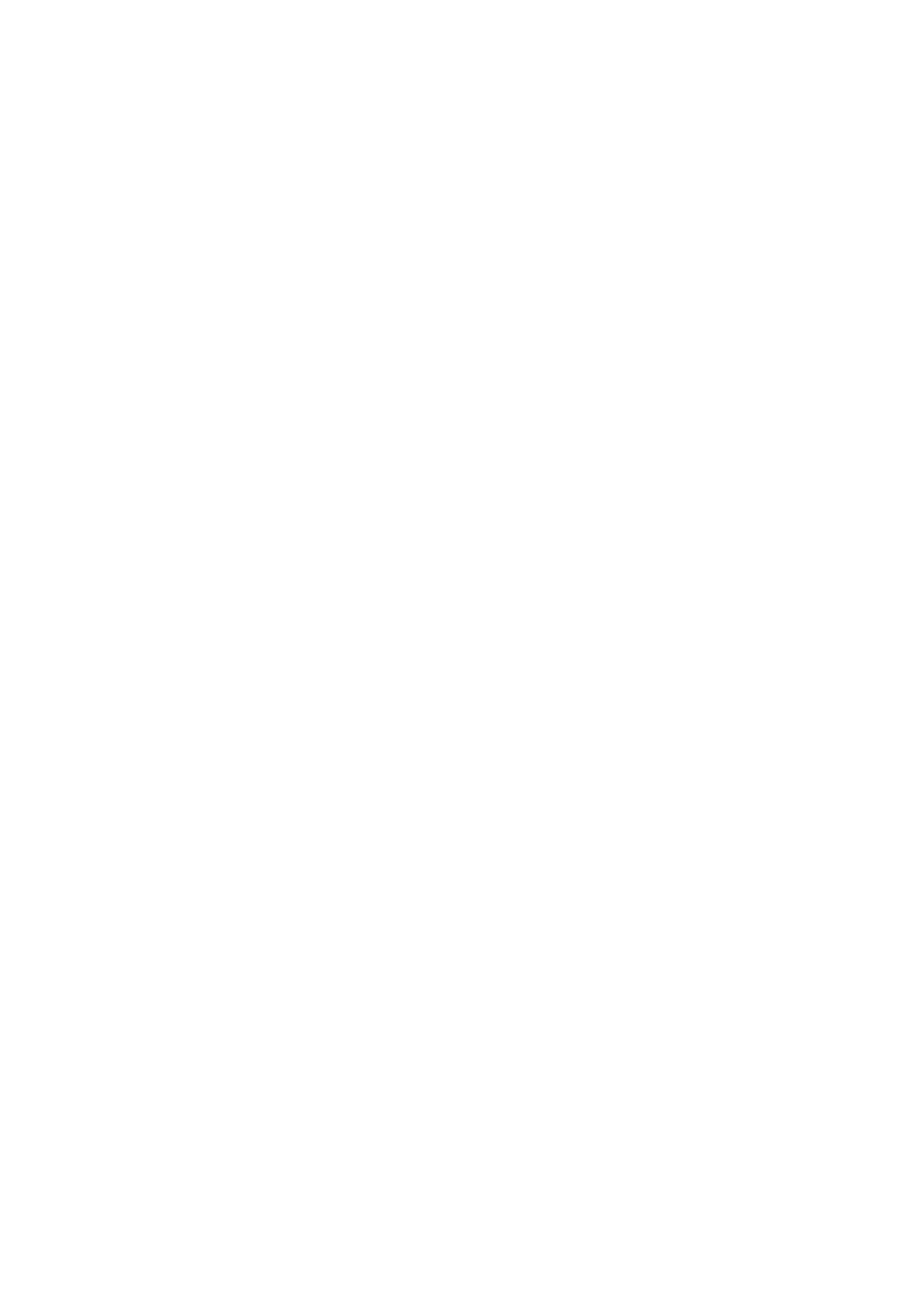#### Preface

The International Workshop on Description Logics is the main annual event of the Description Logic research community. It is the forum at which those interested in description logics, from both academia and industry, meet to discuss ideas, share information, and compare experiences. The workshop explicitly welcomes submissions from researchers that are new to the area and provides quality feedback via peer-reviewing, while at the same time being of an "inclusive" nature with a very high acceptance rate. There are only informal (electronic) proceedings and inclusion of a paper there is not supposed to preclude its publication at conferences. Further information can be found on the DL Web pages at http://dl.kr.org/.

This volume of informal proceedings contains the papers presented at the 28th International Workshop on Description Logics (DL 2015) held on June 6-9, 2015 in Athens (Greece). This year there were 68 submissions, divided among full papers presenting original research, and extended abstracts (of at most 3 pages). Submissions have been judged solely based upon their content and quality, and the type of submission had no bearing on the decision between long oral, short oral and poster presentation. Each submission was reviewed by 3 program committee members or additional reviewers recruited by the PC. In the spirit of inclusiveness, the committee decided to accept 60 papers, among them 37 as long and short oral presentations and 23 as poster presentations. We thank all program committee members and additional reviewers for their invaluable effort.

The program also included 3 invited talks, which were given by Carsten Lutz, Axel Polleres, and Maarten de Rijke. The abstracts of these talks are included in this volume.

We also gratefully acknowledge the Artificial Intelligence Journal and the Foundation for Principles of Knowledge Representation and Reasoning (KR Inc.) for financial support and EasyChair for providing a convenient and efficient platform for preparing the program. Last but not least we thank all authors and participants of DL 2015.

June 2015 Athens

Diego Calvanese Boris Konev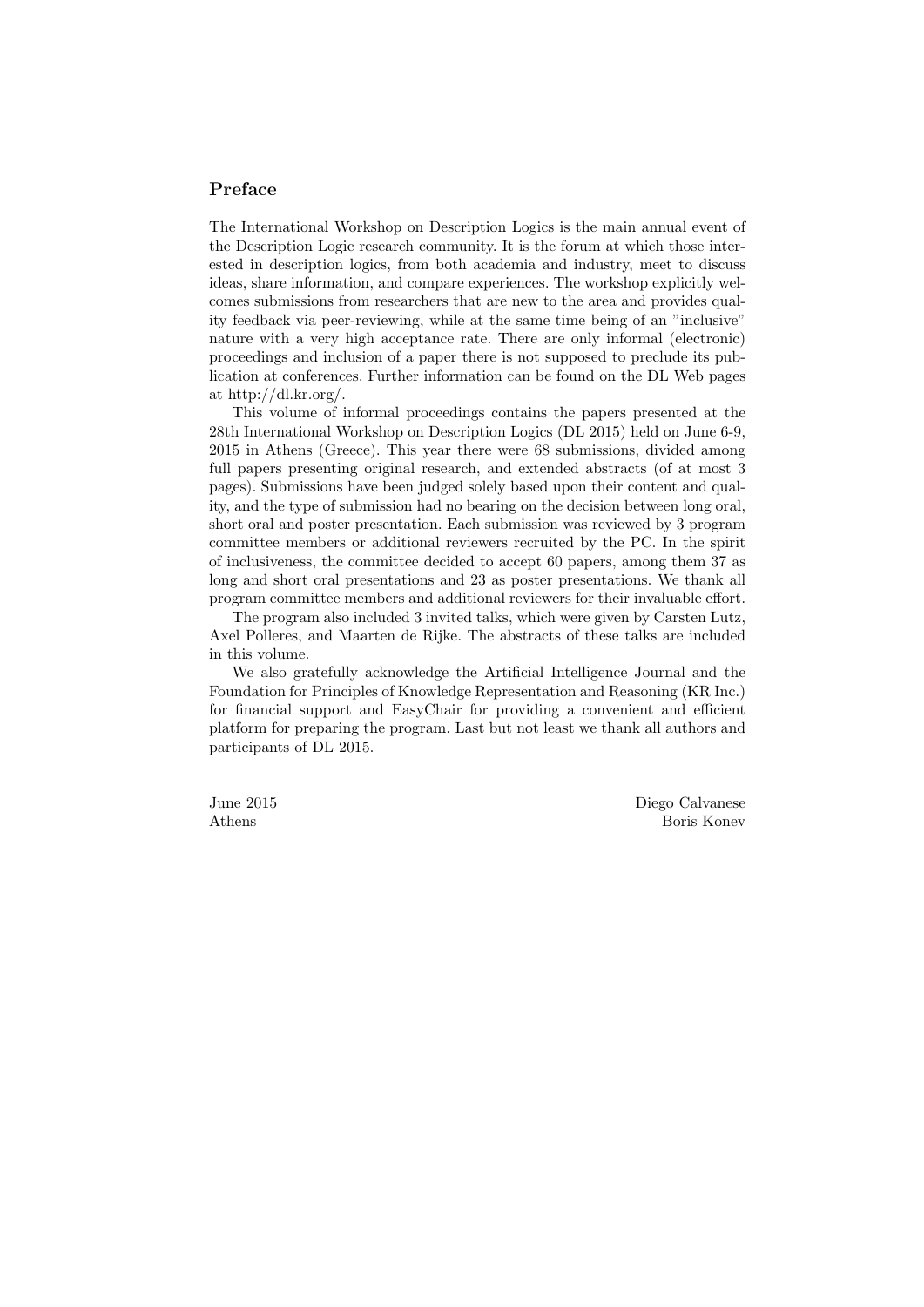# Table of Contents

| <b>Invited Talks</b>                                                                                                                                                                     |              |
|------------------------------------------------------------------------------------------------------------------------------------------------------------------------------------------|--------------|
| Carsten Lutz                                                                                                                                                                             | $\mathbf{1}$ |
| Integrating Open Data: (How) Can Description Logics Help me?<br>Axel Polleres                                                                                                            | 7            |
| Maarten de Rijke                                                                                                                                                                         | 8            |
| <b>Oral Presentations</b>                                                                                                                                                                |              |
| DL-Lite and Conjunctive Queries Extended by Optional Matching<br>Shqiponja Ahmetaj, Wolfgang Fischl, Reinhard Pichler, Mantas Simkus<br>and Sebastian Skritek                            | 9            |
| Dealing with Inconsistencies due to Class Disjointness in SPARQL Update<br>Albin Ahmeti, Diego Calvanese, Axel Polleres and Vadim Savenkov                                               | 13           |
| Alessandro Artale, Roman Kontchakov, Vladislav Ryzhikov and Michael<br>Zakharyaschev                                                                                                     | 25           |
| Dismatching and Local Disunification in EL (Extended Abstract)<br>Franz Baader, Stefan Borgwardt and Barbara Morawska                                                                    | 30           |
| Extending Consequence-Based Reasoning to SHIQ<br>Andrew Bate, Boris Motik, Bernardo Cuenca Grau, František Simančík<br>and Ian Horrocks                                                  | 34           |
| Explaining Query Answers under Inconsistency-Tolerant Semantics<br>over Description Logic Knowledge Bases (Extended Abstract)<br>Meghyn Bienvenu, Camille Bourgaux and François Goasdoué | 47           |
| Combined Complexity of Answering Tree-like Queries in OWL $2 \text{ QL}$<br>Meghyn Bienvenu, Stanislav Kikot and Vladimir Podolskii                                                      | 51           |
| Query-based comparison of OBDA specifications<br>Meghyn Bienvenu and Riccardo Rosati                                                                                                     | 55           |
| Stefan Bischof, Markus Krötzsch, Axel Polleres and Sebastian Rudolph                                                                                                                     | 67           |
| Singular Referring Expressions in Conjunctive Query Answers: the case<br>Alex Borgida, David Toman and Grant Weddell                                                                     | 71           |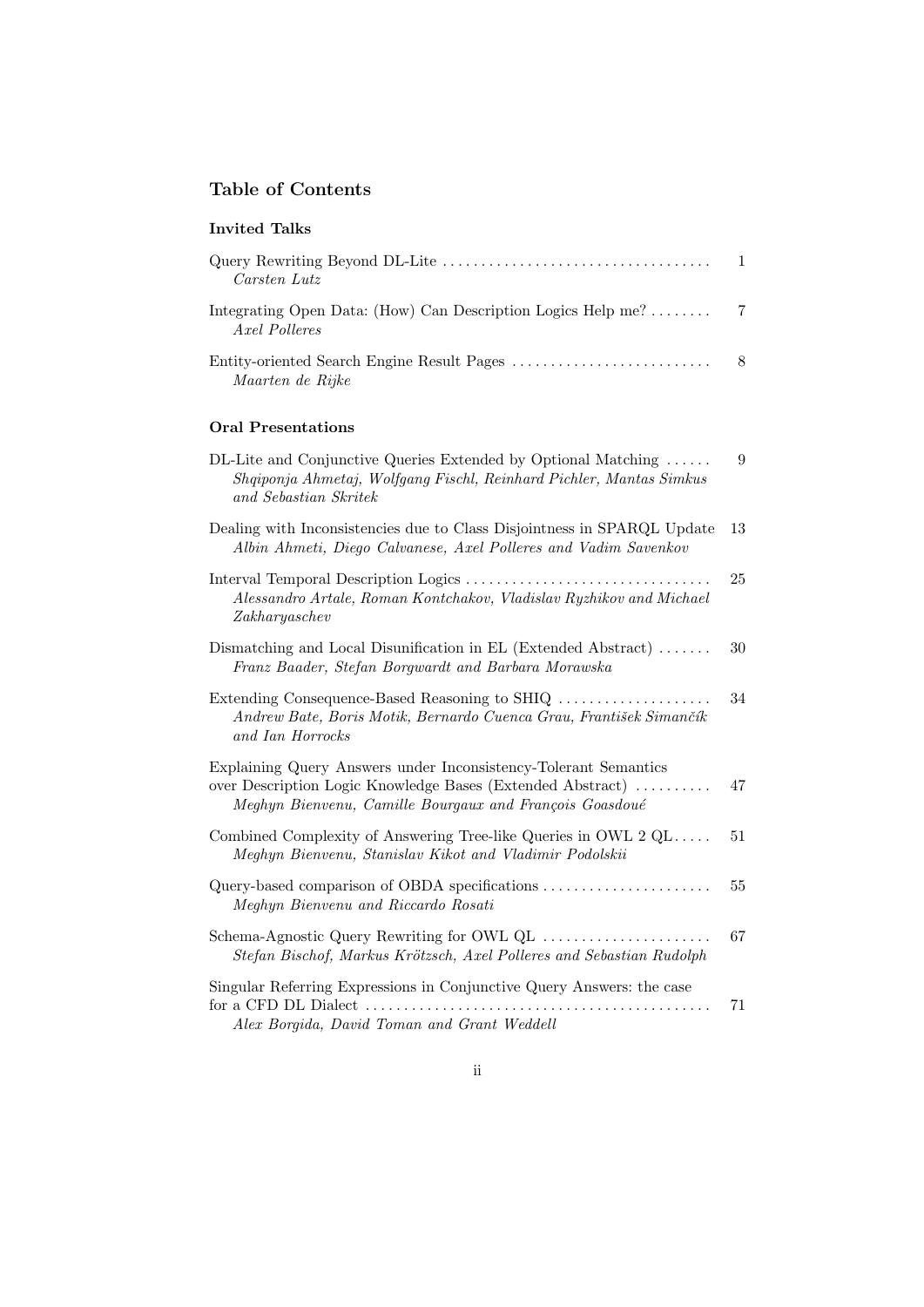| Stefan Borgwardt and Veronika Thost                                                                                                                                                                      | 83  |
|----------------------------------------------------------------------------------------------------------------------------------------------------------------------------------------------------------|-----|
| Efficient Query Answering in DL-Lite through FOL Reformulation<br>Damian Bursztyn, François Goasdoué and Ioana Manolescu                                                                                 | 88  |
| Decidable Contextualized DLs with Rigid Roles<br>Stephan Böhme and Marcel Lippmann                                                                                                                       | 92  |
| Inconsistency Management in Generalized Knowledge and Action Bases<br>Diego Calvanese, Marco Montali and Ario Santoso                                                                                    | 96  |
| Thinh Dong, Chan Le Duc, Philippe Bonnot and Myriam Lamolle                                                                                                                                              | 101 |
| Extending the Combined Approach Beyond Lightweight Description Logics 105<br>Cristina Feier, David Carral, Giorgio Stefanoni, Bernardo Cuenca Grau<br>and Ian Horrocks                                   |     |
| Adding Threshold Concepts to the Description Logic EL<br>Oliver Fernandez Gil, Franz Baader and Gerhard Brewka                                                                                           | 117 |
| Lower and Upper Bounds for SPARQL Queries over OWL Ontologies<br>Birte Glimm, Yevgeny Kazakov, Ilianna Kollia and Giorgos Stamou                                                                         | 121 |
| Polynomial Combined Rewritings for Linear Existential Rules and<br>Georg Gottlob, Marco Manna and Andreas Pieris                                                                                         | 125 |
| The Complexity of Temporal Description Logics with Rigid Roles and<br>Restricted TBoxes: In Quest of Saving a Troublesome Marriage<br>Víctor Gutiérrez Basulto, Jean Christoph Jung and Thomas Schneider | 129 |
| Andre Hernich, Carsten Lutz, Ana Ozaki and Frank Wolter                                                                                                                                                  | 141 |
| Polynomial Horn Rewritings for Description Logics Ontologies<br>Mark Kaminski and Bernardo Cuenca Grau                                                                                                   | 154 |
| Reasoning Efficiently with Ontologies and Rules in the Presence of<br>Tobias Kaminski, Matthias Knorr and Joao Leite                                                                                     | 166 |
| Advancing ELK: Not Only Performance Matters<br>Yevgeny Kazakov and Pavel Klinov                                                                                                                          | 171 |
| Matthias Knorr                                                                                                                                                                                           | 183 |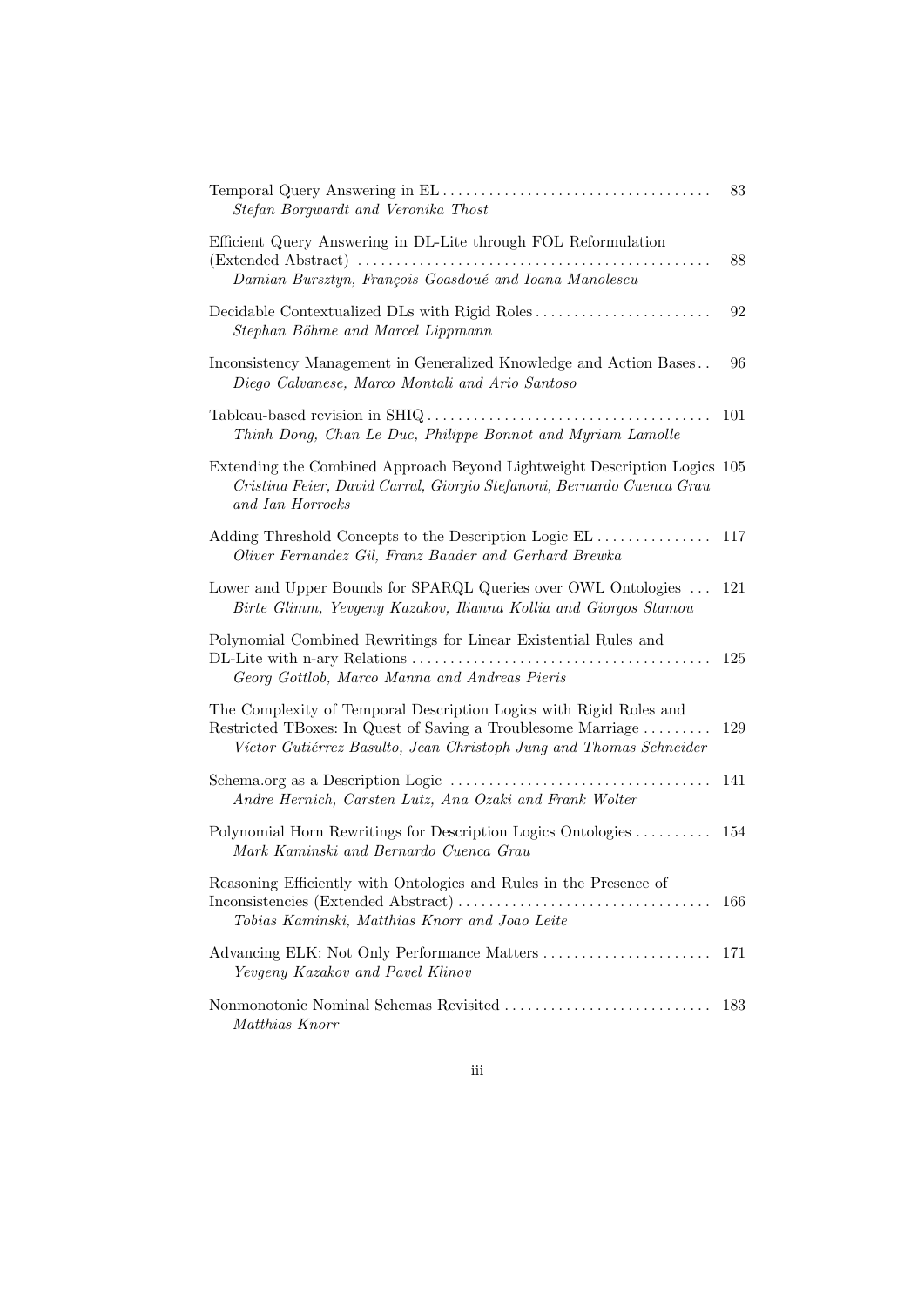| Conservative Rewritability of Description Logic TBoxes: First Results<br>Boris Konev, Carsten Lutz, Frank Wolter and Michael Zakharyaschev                   | 196 |
|--------------------------------------------------------------------------------------------------------------------------------------------------------------|-----|
| Exact Learning Description Logic Ontologies from Data Retrieval<br>Boris Konev, Ana Ozaki and Frank Wolter                                                   | 208 |
| Semantics of SPARQL under OWL 2 Entailment Regimes<br>Egor V. Kostylev and Bernardo Cuenca Grau                                                              | 221 |
| Towards Expressive Metamodelling with Instantiation<br>Petra Kubincová, Ján Kuka and Martin Homola                                                           | 233 |
| Mapping Analysis in Ontology-based Data Access: Algorithms and<br>Domenico Lembo, Jose Mora, Riccardo Rosati, Domenico Fabio Savo<br>and Evgenij Thorstensen | 245 |
| The Combined Complexity of Reasoning with Closed Predicates in<br>Nhung Ngo, Magdalena Ortiz and Mantas Simkus                                               | 249 |
| Completion Graph Caching for Expressive Description Logics<br>Andreas Steigmiller, Birte Glimm and Thorsten Liebig                                           | 262 |
| David Toman and Grant Weddell                                                                                                                                | 275 |
| Despoina Trivela, Giorgos Stoilos, Alexandros Chortaras and Giorgos<br>Stamou                                                                                | 288 |
| Decidable Verification of Knowledge-Based Programs over Description<br>Benjamin Zarrieß and Jens Claßen                                                      | 292 |
| Concept Forgetting for ALCOI-Ontologies using an Ackermann Approach<br>Yizheng Zhao and Renate Schmidt                                                       | 296 |
| Yujiao Zhou, Bernardo Cuenca Grau, Yavor Nenov and Ian Horrocks                                                                                              | 309 |
| <b>Poster Presentations</b>                                                                                                                                  |     |
| An Ontology-Based Archive for Historical Research<br>Giovanni Adorni, Marco Maratea, Laura Pandolfo and Luca Pulina                                          | 322 |
| Reasoning in description logics with variables: preliminary results                                                                                          |     |

| $100000111118$ in Goodle contracts with values of prominently research |  |
|------------------------------------------------------------------------|--|
|                                                                        |  |
| Lakhdar Akroun, Nourine Lhouari and Farouk Toumani                     |  |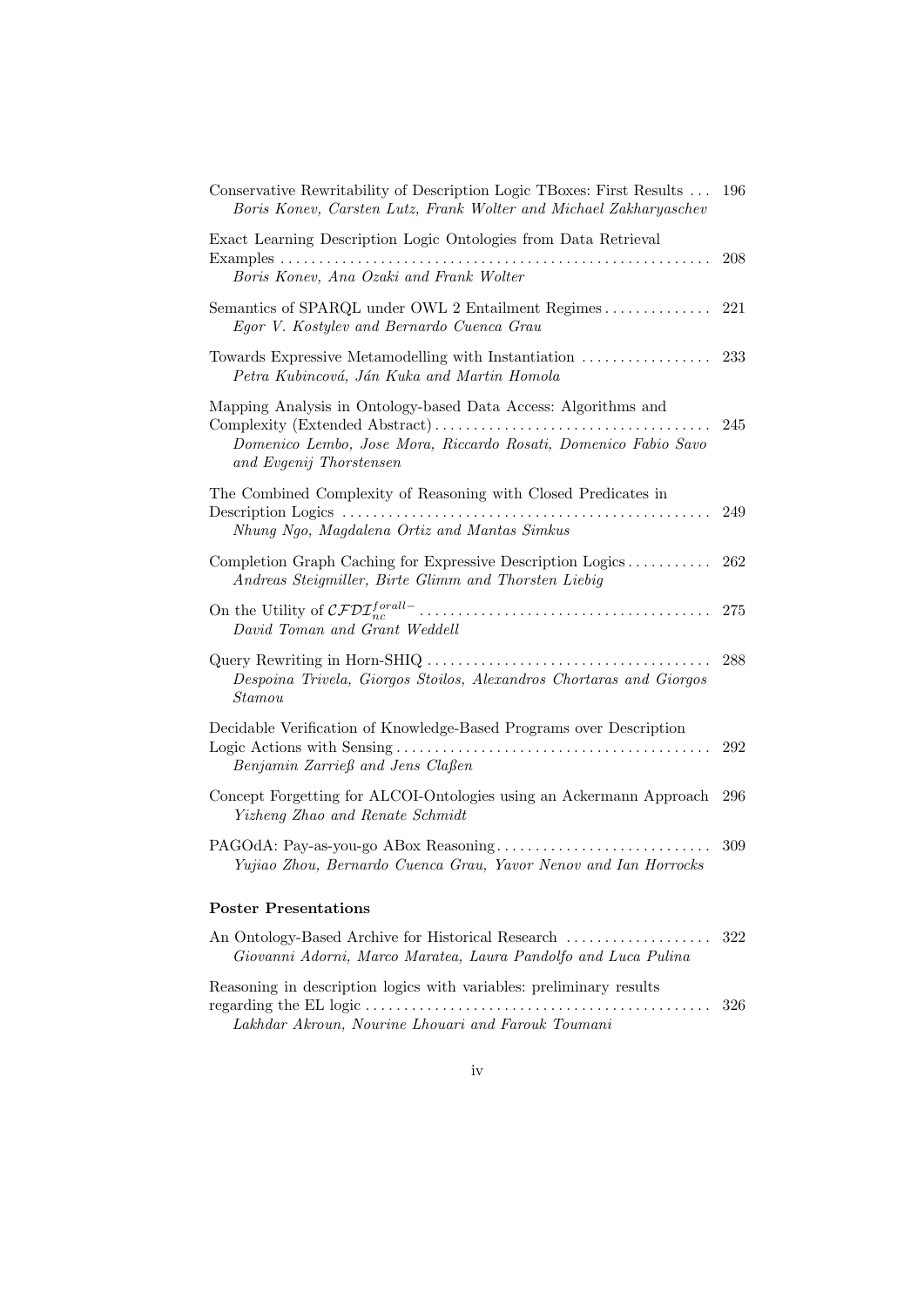| Integrating Ontologies and Planning for Cognitive Systems<br>Gregor Behnke, Pascal Bercher, Susanne Biundo, Birte Glimm, Denis<br>Ponomaryov and Marvin Schiller | 338 |
|------------------------------------------------------------------------------------------------------------------------------------------------------------------|-----|
| Optimized Construction of Secure Knowledge-Base Views<br>Piero A. Bonatti, Iliana Petrova and Luigi Sauro                                                        | 351 |
| Conjunctive Query Answering with Finitely Many Truth Degrees<br>Stefan Borgwardt, Theofilos Mailis, Rafael Peñaloza and Anni-Yasmin<br>Turhan                    | 364 |
| Query Answering in Bayesian Description Logics<br>Ismail Ilkan Ceylan                                                                                            | 368 |
| Answering EL Queries in the Presence of Preferences<br>Ismail Ilkan Ceylan, Thomas Lukasiewicz and Rafael Peñaloza                                               | 380 |
| Ismail Ilkan Ceylan and Rafael Peñaloza                                                                                                                          | 384 |
| Elastiq: Answering Similarity-threshold Instance Queries in EL<br>Andreas Ecke, Maximilian Pensel and Anni-Yasmin Turhan                                         | 388 |
| Polynomial encoding of ORM conceptual models in $\mathcal{CFDI}_{nc}^{\forall -}$<br>Pablo Fillottrani, C. Maria Keet and David Toman                            | 401 |
| Handling uncertainty: An extension of DL-Lite with Subjective Logic<br>Jhonatan Garcia, Jeff Pan and Achille Fokoue                                              | 415 |
| DysToPic: a Multi-Engine Theorem Prover for Preferential Description                                                                                             |     |
| Laura Giordano, Valentina Gliozzi, Nicola Olivetti, Gian Luca Pozzato<br>and Luca Violanti                                                                       | 427 |
| Saturated-Based Forgetting in the Description Logic SIF<br>Patrick Koopmann and Renate A. Schmidt                                                                | 439 |
| Incremental Learning of TBoxes from Interpretation Sequences with<br>Francesco Kriegel                                                                           | 452 |
| A higher-order semantics for OWL 2 QL ontologies (Extended abstract).<br>Maurizio Lenzerini, Lorenzo Lepore and Antonella Poggi                                  | 465 |
| A pragmatic approach to answering CQs over fuzzy<br>Theofilos Mailis, Anni-Yasmin Turhan and Erik Zenker                                                         | 469 |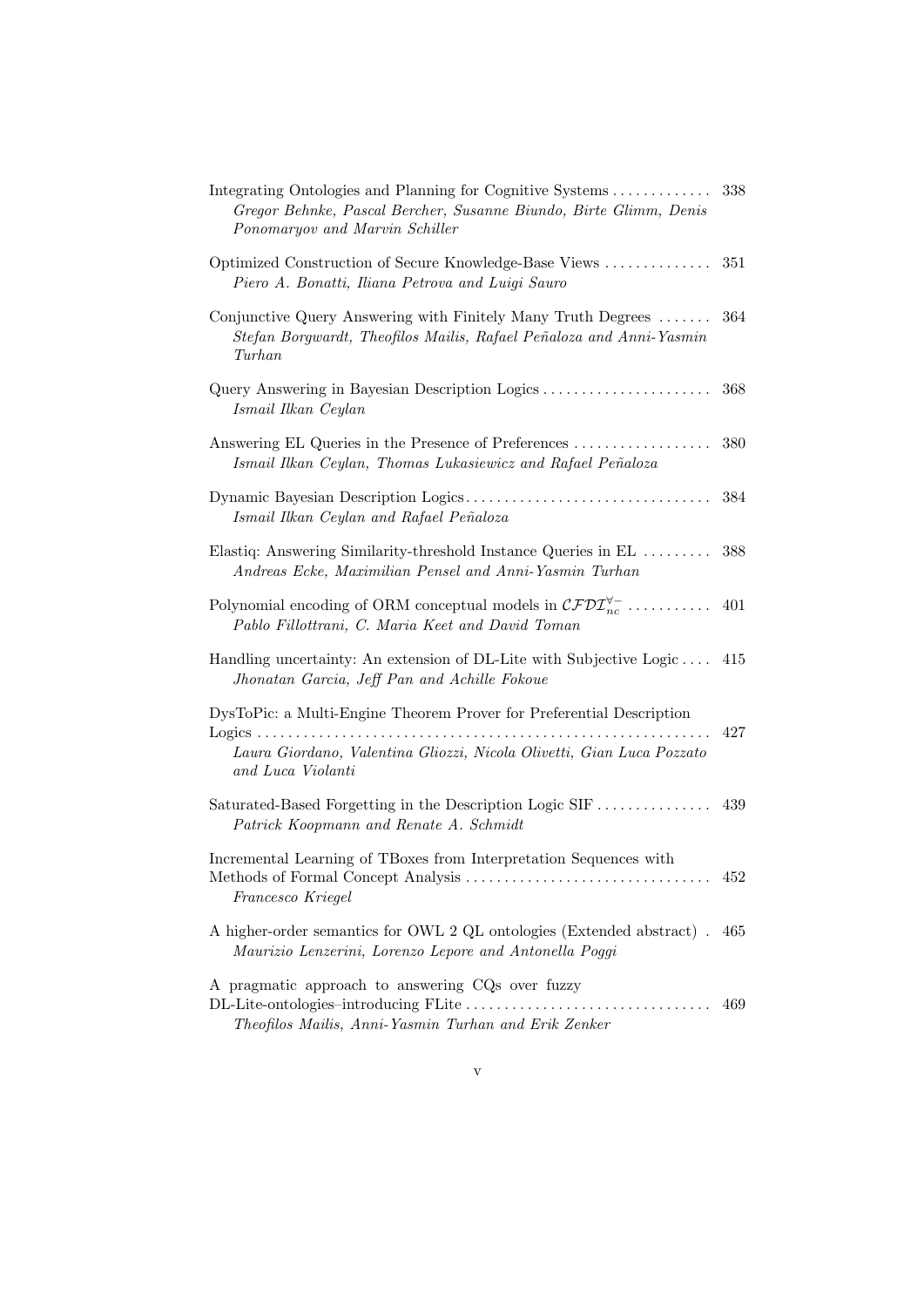| Empirical Investigation of Subsumption Test Hardness in Description<br>Nicolas Matentzoglu, Uli Sattler and Bijan Parsia              | 481 |
|---------------------------------------------------------------------------------------------------------------------------------------|-----|
| Heuristics for Applying Cached OBDA Rewritings<br>Andreas Nakkerud and Evgenij Thorstensen                                            | 493 |
| Managing QoS Acceptability for Service Selection : A Probabilistic<br>Mourad Ouziri, Salima Benbernou, Naouel Karam and Allel Hadjali | 504 |
| Abductive Reasoning with Description Logics: Use Case in Medical<br>Júlia Pukancová and Martin Homola                                 | 515 |
| TBox Reasoning in the Probabilistic Description Logic SHIQ $p$<br>Viachaslau Sazonau and Uli Sattler                                  | 528 |
| Optimizations for Decision Making and Planning in Description Logic<br>Michele Stawowy                                                | 540 |
| On Implementing Temporal Query Answering in <i>DL-Lite</i> (extended<br>Veronika Thost, Jan Holste and Ozgür Ozcep                    | 552 |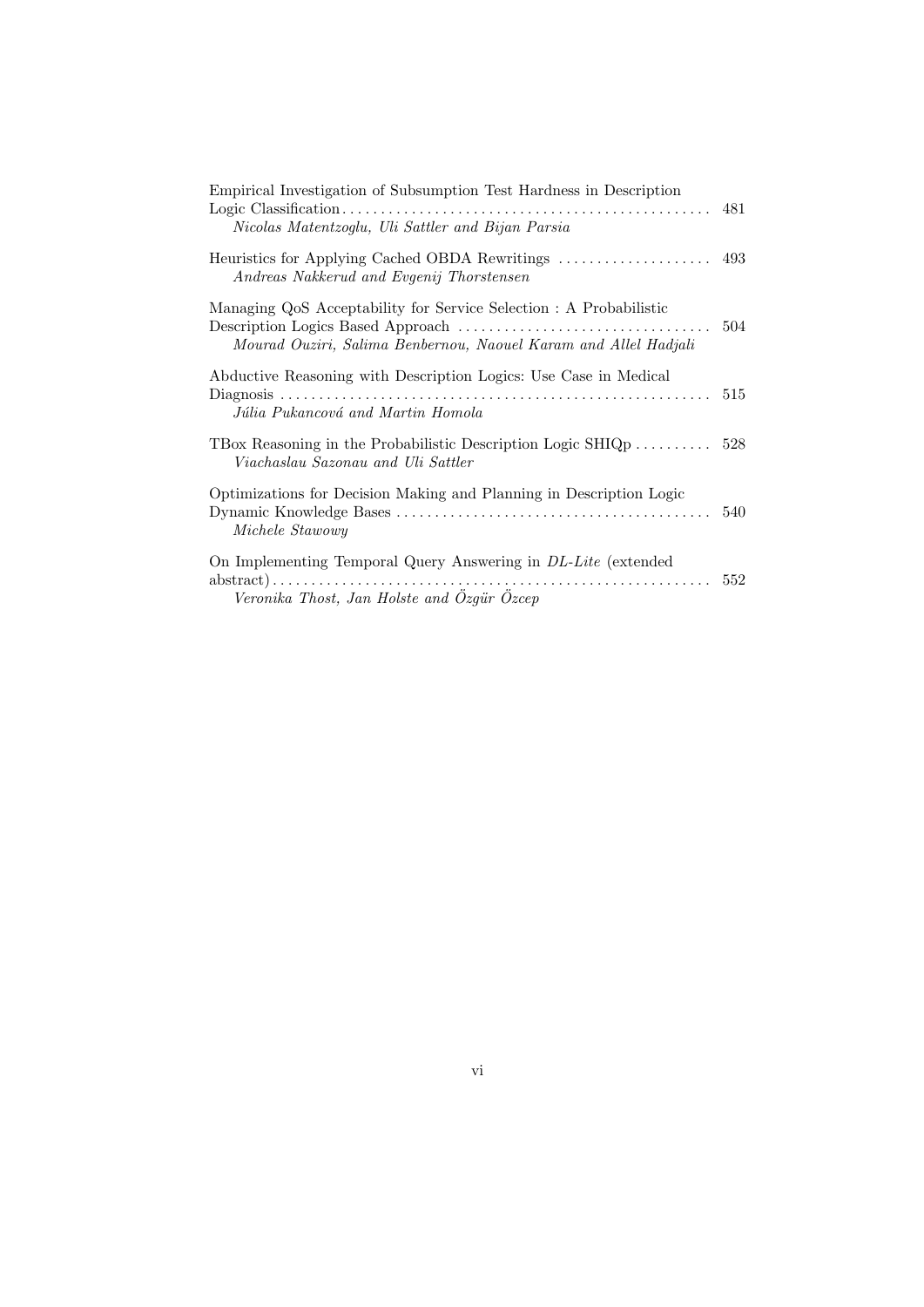# Conference Organisation

## General Chairs

| Giorgos Stamou  | National Technical University of Athens, Greece |
|-----------------|-------------------------------------------------|
| Giorgos Stoilos | National Technical University of Athens, Greece |

#### Program Chairs

| Diego Calvanese | Free University of Bozen-Bolzano, Italy |
|-----------------|-----------------------------------------|
| Boris Koney     | University of Liverpool, UK             |

#### Program Committee

Franz Baader TU Dresden, Germany Stefan Borgwardt TU Dresden, Germany Chiara Ghidini FBK-irst, Italy Michel Ludwig TU Dresden, Germany

Alessandro Artale Free University of Bozen-Bolzano, Italy Meghyn Bienvenu CNRS & Université Paris-Sud, France Alex Borgida Rutgers University, USA Elena Botoeva Free University of Bozen-Bolzano, Italy Bernardo Cuenca Grau University of Oxford, UK Sapienza Università di Roma, Italy Silvio Ghilardi Università degli Studi di Milano, Italy Laura Giordano Università del Piemonte Orientale, Italy Víctor Gutiérrez Basulto University of Bremen, Germany Pascal Hitzler Wright State University, USA Ian Horrocks University of Oxford, UK Mark Kaminski University of Oxford, UK Yevgeny Kazakov The University of Ulm, Germany C. Maria Keet University of Cape Town, South Africa Pavel Klinov University of Ulm, Germany Ilianna Kollia National Technical University of Athens, Greece Roman Kontchakov Birkbeck, University of London, UK Oliver Kutz Free University of Bozen-Bolzano, Italy Maurizio Lenzerini University of Rome "La Sapienza", Italy Carsten Lutz Universität Bremen, Germany Thomas Meyer Centre for Artificial Intelligence Research, UKZN and CSIR Meraka, South Africa Barbara Morawska TU Dresden, Germany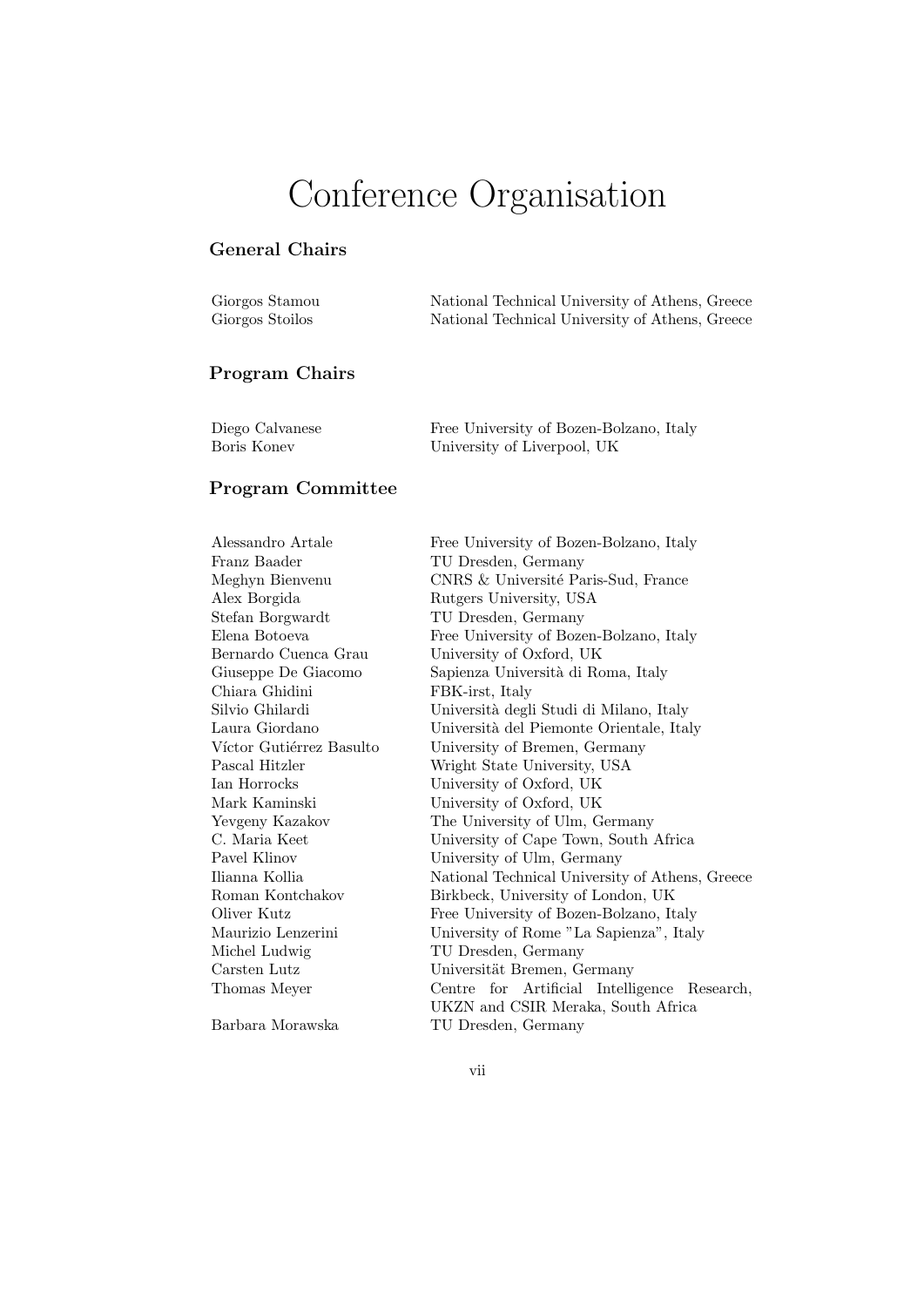| Universität zu Lübeck, Germany              |
|---------------------------------------------|
| University of Oxford, UK                    |
| Vienna University of Technology, Austria    |
| University of Aberdeen, UK                  |
| Nuance Communications                       |
| Sapienza Università di Roma, Italy          |
| Technische Universität Dresden, Germany     |
| Free University of Bozen-Bolzano, Italy     |
| University of Manchester, UK                |
| University of Koblenz and MPII Saarbrücken, |
| Germany                                     |
| University of Waterloo, Canada              |
| The University of Manchester, UK            |
| University of Oxford, UK                    |
| University of Waterloo, Canada              |
| University of Liverpool, UK                 |
| Free University of Bozen-Bolzano, Italy     |
|                                             |